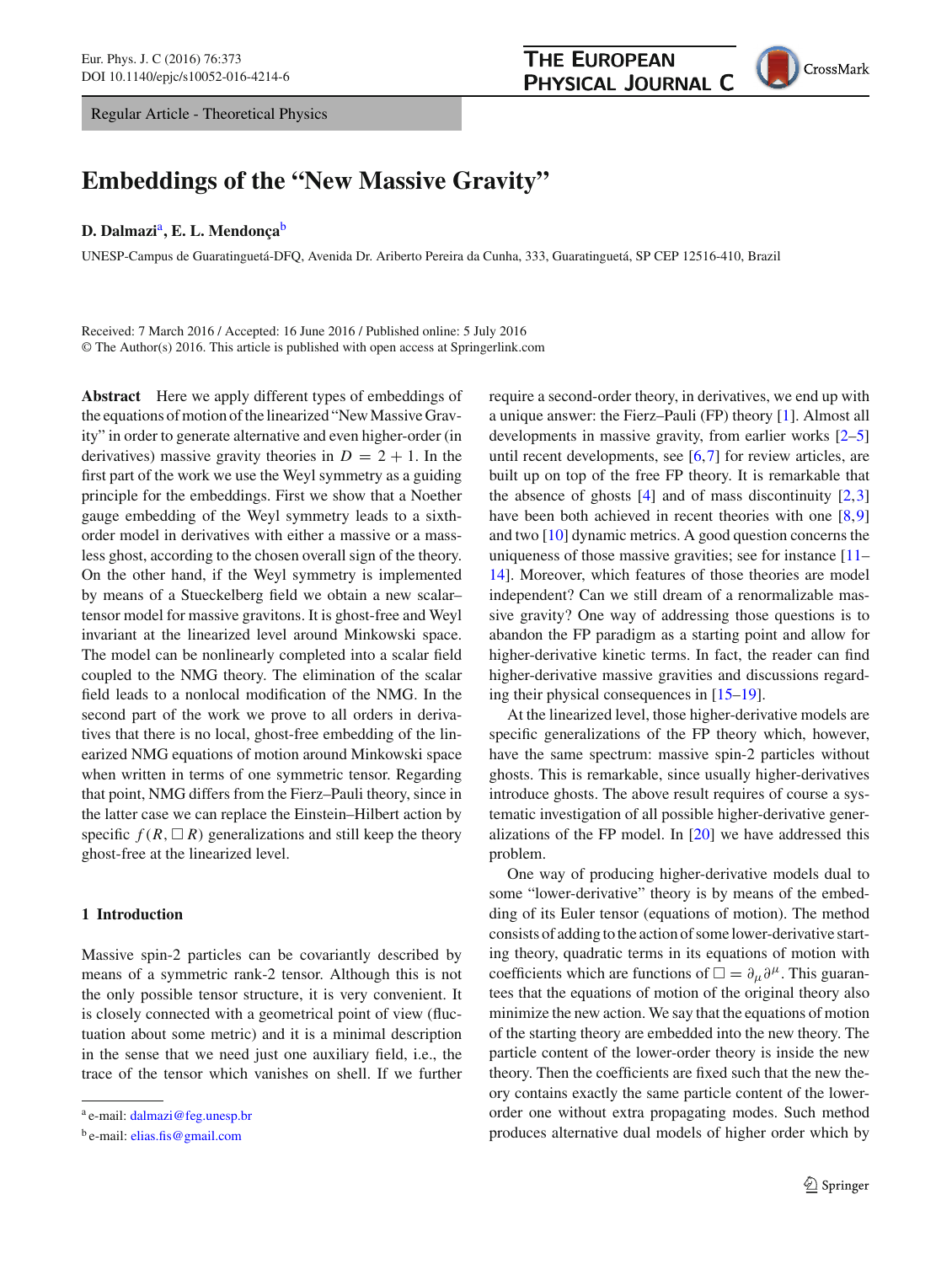themselves are not very useful as free models; however, in some cases those free models correspond to quadratic truncations of nonlinear models which are not equivalent in general to nonlinear versions of the starting lower-order theory. In other words, the embedding procedure and the addition of nonlinear terms do not commute. As a successful application of this method we can mention the "New Massive Gravity" (NMG) theory of [\[21](#page-8-15)] which is of fourth-order in derivatives and can be obtained from the usual FP theory (of second order) by the addition of quadratic terms in the FP equations of motion with specific constant coefficients as explained in [\[22](#page-8-16)]. Another example is the higher-derivative topologically massive gravity of  $[22, 23]$  $[22, 23]$  which is obtained from the topologically massive gravity (TMG) of [\[24\]](#page-8-18). The TMG itself, of third order, can be obtained at the linearized level from consecutive embeddings of the first-order spin-2 self-dual model of [\[25](#page-8-19)].

In [\[20\]](#page-8-14) we have investigated, to all orders in derivatives, all possible embeddings of the equations of motion of the FP theory which are ghost-free at the linearized level. We have found a system of equations allowing for several solutions for the coefficients. Those theories are in general of higher order in derivatives but still ghost-free at the linearized approximation. They can all be nonlinearly completed with the help of a fiducial metric. Most of them are  $f(R, \Box R)$  modifications of the Einstein–Hilbert kinetic term plus the FP mass term. Although a complete analysis has not yet been carried out, at least a subset of such theories can be modified with an appropriate non-derivative potential of the type suggested in [\[8](#page-8-7)[,9](#page-8-8)] and become, apparently, ghost-free beyond the linearized approximation, as shown in [\[17\]](#page-8-20).

It turns out that all higher-order models obtained in [\[20\]](#page-8-14) in arbitrary *D*-dimensions correspond to modifications of the FP theory in the spin-0 sector of the propagator. Any modification in the spin-2 sector leads to ghosts. There is however, one exception in  $D = 2 + 1$ . Namely, the "New Massive" Gravity" (NMG) theory<sup>[1](#page-1-0)</sup> of [\[21](#page-8-15)]. Although of fourth order in derivatives, the NMG is ghost-free, though it is apparently still not renormalizable [\[27\]](#page-8-21). Here we take the NMG model as our "lower-order" starting point and try different types of embeddings in order to produce alternative massive gravity models in  $D = 2 + 1$ . In this sense the present work complements the work [\[20](#page-8-14)] by taking care of the special case of  $D = 2 + 1$ .

Sometimes the embedding of equations of motion leads to new theories with gauge symmetries not present in the lowerorder starting theory. In those cases, as in [\[22](#page-8-16)], one may call it a Noether gauge embedding (NGE). We have found useful to split the embeddings here into two categories. Namely, the ones based on requiring Weyl symmetry of the new model (Sect. [2\)](#page-1-1) and the other ones (Sect. [3\)](#page-2-0). In the first part of Sect. [2](#page-1-1) we require Weyl symmetry without introducing any extra field. In the second part we introduce a scalar Stueckelberg field and obtain a new scalar–tensor theory for massive gravitons in  $D = 2 + 1$ . In Sect. [3](#page-2-0) we look at rather general local embeddings where quadratic terms in the NMG equations of motion are added to the NMG theory with coefficients which are arbitrary functions of  $\Box$ . We examine the propagator of the final higher-order model and require equivalence of the particle content, i.e., the new dual theory must describe massive spin-2 particles and nothing else. Differently from the FP case we show here (Sect. [3\)](#page-2-0) to all orders in derivatives that there is no local ghost-free embedding of the NMG equations of motion. In particular, the NGE embedding of the Weyl symmetry of the first part of Sect. [2](#page-1-1) also leads to a ghost. Only the Stueckelberg approach leads to a ghost-free model which, after elimination of the scalar field, becomes nonlocal. The work in Sect. [3](#page-2-0) is based on the analytic structure of the propagator. In Sect. [4](#page-6-0) we present some final comments and our conclusions explaining that the negative results of Sect. [3](#page-2-0) are related with the linearized reparametrization invariance of the NMG theory which makes it hard to be embedded.

## <span id="page-1-1"></span>**2 Weyl embedments of the "New Massive Gravity"**

By a systematic Lagrangian procedure, called Noether gauge embedment (NGE), one can deduce a gauge invariant massive theory out of a non gauge invariant one [\[28\]](#page-8-23). The gauge symmetry of part of the initial Lagrangian is extended to the whole final theory. However, there is no guarantee that the particle spectrum is preserved. In [\[22\]](#page-8-16) we have shown that the linearized NMG theory can be obtained via NGE from the usual Fierz–Pauli theory via embedding of linearized reparametrizations. We have also shown that a linearized higher-derivative topologically massive gravity is obtained from the usual linearized topologically massive gravity of [\[24](#page-8-18)] via NGE of the Weyl symmetry. In all those cases the particle content is preserved. One could wonder what would be the gauge invariant action obtained from the linearized New Massive Gravity theory. Since part of the action of NMG, the curvature square term, is invariant under Weyl transformation  $\delta_W h_{\mu\nu} = \phi \eta_{\mu\nu}$ , one might try to embed this symmetry into a new theory. This is what we next do. The linearized NMG theory can be written, up to an overall constant, as

<span id="page-1-2"></span>
$$
S_{\rm NMG} = 2 \int d^3x \sqrt{-g} \left[ -R + \frac{1}{m^2} \left( R_{\mu\nu} R^{\mu\nu} - \frac{3}{8} R^2 \right) \right]_{hh}
$$
  
= 
$$
\int d^3x \left[ h_{\mu\nu} G^{\mu\nu}(h) + \frac{2}{m^2} G_{\mu\nu}(h) S^{\mu\nu}(h) \right]
$$
 (1)

<span id="page-1-0"></span><sup>&</sup>lt;sup>1</sup> In the FP model there is only one massive pole in the spin-2 sector while in the NMG there is both a massive and a massless pole, see [\(38\)](#page-5-0); however, the massless pole does not correspond to a propagating particle [\[26\]](#page-8-22).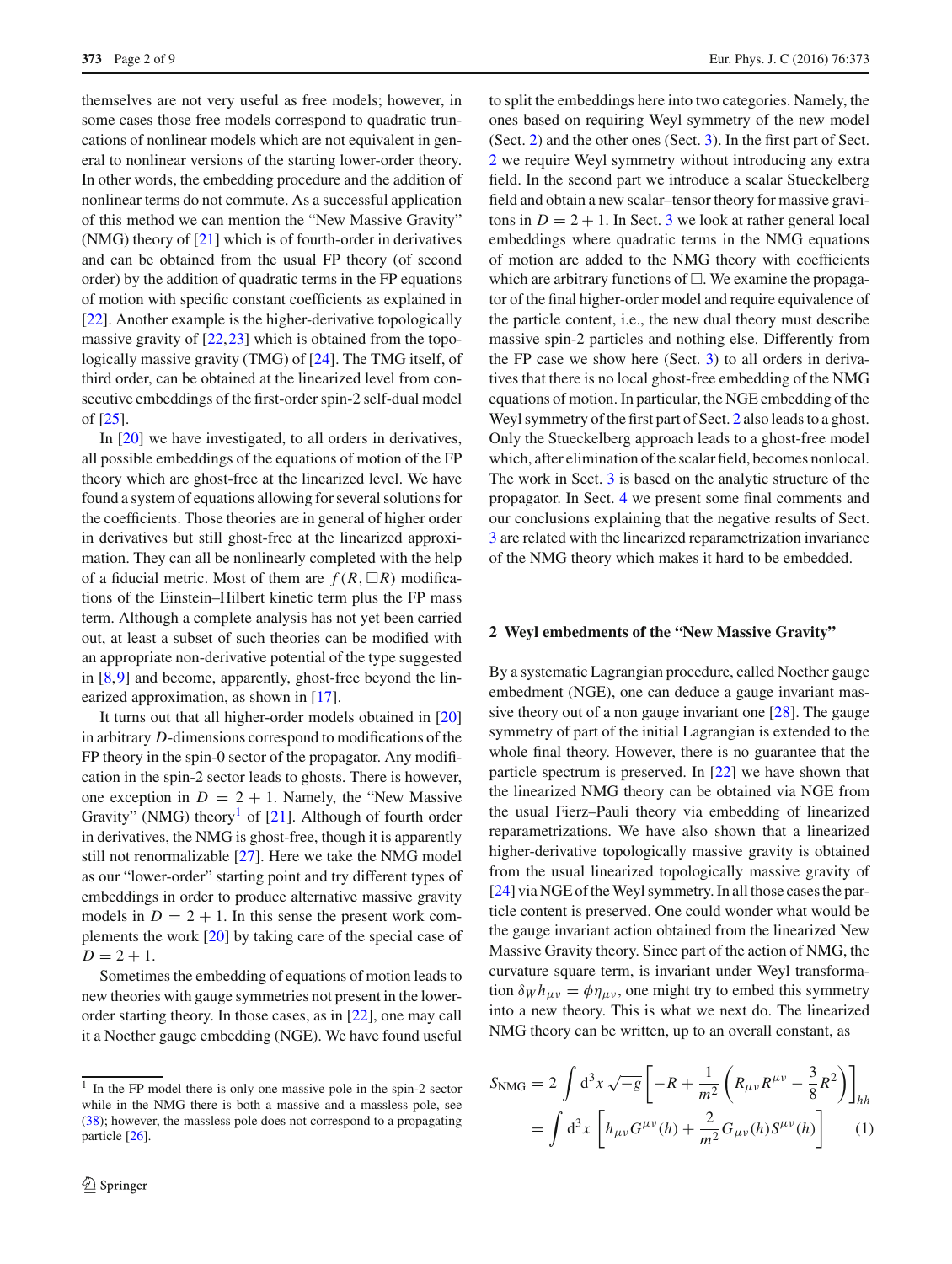where  $G_{\mu\nu}(h)$  is the usual linearized self-adjoint Einstein tensor and  $S^{\mu\nu}(h)$  is the linearized Schouten tensor in  $D = 3$ defined as  $\left[ R_{\mu\nu}(h) - \eta_{\mu\nu} R(h) / 4 \right]_{hh}$  which has the useful property of "commutativity" with the Einstein tensor in the sense that inside integrals  $G_{\mu\nu}(h)S^{\mu\nu}(f) = G_{\mu\nu}(f)S^{\mu\nu}(h)$ . In the NGE procedure an important ingredient is the Euler tensor,

<span id="page-2-2"></span>
$$
K^{\mu\nu} \equiv \frac{\delta S_{\text{NMG}}}{\delta h_{\mu\nu}} = 2 G^{\mu\nu}(h) + \frac{4}{m^2} G^{\mu\nu} [S(h)]
$$
  
\n
$$
= -\Box h^{\mu\nu} - \partial^{\mu} \partial^{\nu} h + \partial^{\mu} \partial_{\alpha} h^{\alpha\nu} + \partial^{\nu} \partial_{\alpha} h^{\alpha\mu}
$$
  
\n
$$
- \eta^{\mu\nu} [\partial_{\alpha} \partial_{\beta} h^{\alpha\beta} - \Box h]
$$
  
\n
$$
- \frac{\Box}{m^2} \Biggl[ \Box h^{\mu\nu} - \partial^{\mu} \partial_{\alpha} h^{\alpha\nu} - \partial^{\nu} \partial_{\alpha} h^{\alpha\mu} + \frac{\partial^{\mu} \partial^{\nu} h}{2}
$$
  
\n
$$
+ \frac{\eta^{\mu\nu}}{2} (\partial_{\alpha} \partial_{\beta} h^{\alpha\beta} - \Box h) \Biggr]
$$
  
\n
$$
+ \frac{1}{2 m^2} \partial^{\mu} \partial^{\nu} (\partial_{\alpha} \partial_{\beta} h^{\alpha\beta}).
$$
 (2)

With the help of an auxiliary field  $a_{\mu\nu}$  such that  $\delta_{W} a_{\mu\nu} =$  $-\delta_W h_{\mu\nu}$  we implement a first iteration of the form

$$
S^{(1)} = S_{\rm NMG} + \int d^3x \ a_{\mu\nu} K^{\mu\nu}.
$$
 (3)

The Weyl variation of  $(3)$  can be written as

$$
\delta_W S^{(1)} = -\int d^3x \ \delta_W [a_{\mu\nu} G^{\mu\nu}(a)]. \tag{4}
$$

Therefore we end up with the Weyl invariant theory,

$$
S_W = S_{\rm NMG} + \int d^3x \left( a_{\mu\nu} K^{\mu\nu} + a_{\mu\nu} G^{\mu\nu}(a) \right). \tag{5}
$$

Noticing that the Euler tensor [\(2\)](#page-2-2) can be written in terms of the Einstein tensor, i.e.,  $K^{\mu\nu} = 2G^{\mu\nu}(H)$  with  $H^{\mu\nu} \equiv$  $h^{\mu\nu}$  + 2 *S*<sup>μν</sup>(*h*)/*m*<sup>2</sup> we can rewrite *S<sub>W</sub>* as

<span id="page-2-3"></span>
$$
S_W = S_{\text{NMG}} + \int d^3x \left( 2 a_{\mu\nu} G^{\mu\nu}(H) + a_{\mu\nu} G^{\mu\nu}(a) \right)
$$
  
=  $S_{\text{NMG}} + \int d^3x \left( -H_{\mu\nu} G^{\mu\nu}(H) + (a + H)_{\mu\nu} G^{\mu\nu}(a + H) \right).$  (6)

After the shift  $a_{\mu\nu} \rightarrow \tilde{a}_{\mu\nu} - H_{\mu\nu}$  in [\(6\)](#page-2-3), the  $\tilde{a}_{\mu\nu}$  auxiliary field decouples. We can safely discard the last term,  $\tilde{a}_{\mu\nu}G^{\mu\nu}(\tilde{a})$ , which is a linearized Einstein–Hilbert term without particle content. Thus we have a sixth-order Weyl invariant action which turns out to have a nonlinear completion,

<span id="page-2-4"></span>
$$
S_W = \int d^3x \left\{ h_{\mu\nu} G^{\mu\nu}(h) + \frac{2}{m^2} G_{\mu\nu}(h) S^{\mu\nu}(h) - \left[ h + \frac{2}{m^2} S(h) \right]_{\mu\nu} G^{\mu\nu} \left[ h + \frac{2}{m^2} S(h) \right] \right\}
$$

$$
= -\frac{2}{m^2} \int d^3 x \left[ G_{\mu\nu}(h) S^{\mu\nu}(h) + \frac{2}{m^2} S_{\mu\nu}(h) G^{\mu\nu}[S(h)] \right]
$$
  

$$
= \frac{2}{m^4} \int d^3 x \left[ \sqrt{-g} \left( R_{\mu\nu} - \frac{3}{8} g_{\mu\nu} R \right) (\Box - m^2) R^{\mu\nu} \right]_{hh} .
$$
 (7)

Since the tensor structure of [\(7\)](#page-2-4) is the same as the curvature square term of the NMG theory, it is clear that  $S_W$  is invariant under Weyl transformations. The particle content of  $S_W$  will be examined in the next section. The theory  $S_W$  contains a ghost.

Another way to embed the Weyl symmetry in the "New Massive Gravity" is to introduce a scalar Stueckelberg field in [\(1\)](#page-1-2) by substituting  $h_{\mu\nu} \rightarrow h_{\mu\nu} + \eta_{\mu\nu} \phi$ . Since the fourthorder term of  $S<sub>NMG</sub>$  is Weyl invariant we end up with

<span id="page-2-6"></span>
$$
S_{\phi}^{L}[h,\phi] = \int d^{3}x \left[ h_{\mu\nu} G^{\mu\nu}(h) + \frac{2}{m^{2}} G_{\mu\nu}(h) S^{\mu\nu}(h) + \frac{1}{2} \phi \Box \phi + \frac{1}{2} \phi \left( \Box h - \partial^{\mu} \partial^{\nu} h_{\mu\nu} \right) \right].
$$
 (8)

<span id="page-2-1"></span>By construction, the linear theory  $S^L_{\phi}[h, \phi]$  is invariant under linearized Weyl transformations:  $\delta_W h_{\mu\nu} = \eta_{\mu\nu} \Lambda$ ;  $\delta_W \phi =$  $-\Lambda$ . We can easily find a nonlinear version of  $S^L_{\phi}[h, \phi]$ , namely,

$$
S_{\phi}^{NL}[g_{\mu\nu}, \phi] = 2 \int d^{3}x \sqrt{-g} \left[ -R + \frac{1}{m^{2}} \left( R_{\mu\nu} R^{\mu\nu} - \frac{3}{8} R^{2} \right) + \frac{1}{2} \phi \Box \phi - \frac{1}{2} \phi R \right].
$$
 (9)

It is clear that the equations of motion  $\delta S_{\phi}^{NL} = 0$  contain the trivial solution  $g_{\mu\nu} = \eta_{\mu\nu}$ ,  $\phi = 0$ . Expanding about such vacuum up until quadratic terms in the fluctuations we recover  $S^L_{\phi}$ . Therefore, the particle content of  $S^{NL}_{\phi}$  consists, at tree level, of one massive spin-2 particle just like the NMG of [\[21](#page-8-15)]. However, as in the K-model (massless limit of NMG) studied in detail in [\[29](#page-8-24),[30](#page-8-25)], we might have problems at nonlinear level since the linearized Weyl symmetry is probably broken at nonlinear level and consequently the scalar field stops being pure gauge in the full model [\(51\)](#page-6-1). In particular, the phenomenon of bifurcation of constraints found in [\[30\]](#page-8-25) might also be present here. A detailed study of the constraint structure should be carried out.

# <span id="page-2-0"></span>**3 Generalized Euler tensor embedment of "New Massive Gravity"**

Our starting point is the linearized NMG theory with the addition of quadratic terms in its equations of motion:

<span id="page-2-5"></span>
$$
\mathcal{L}_G[h_{\mu\nu}] = \frac{1}{2}h_{\mu\nu}K^{\mu\nu} + \frac{1}{2}K_{\mu\nu}d(\square)K^{\mu\nu} + \frac{1}{2}Kf(\square)K.
$$
\n(10)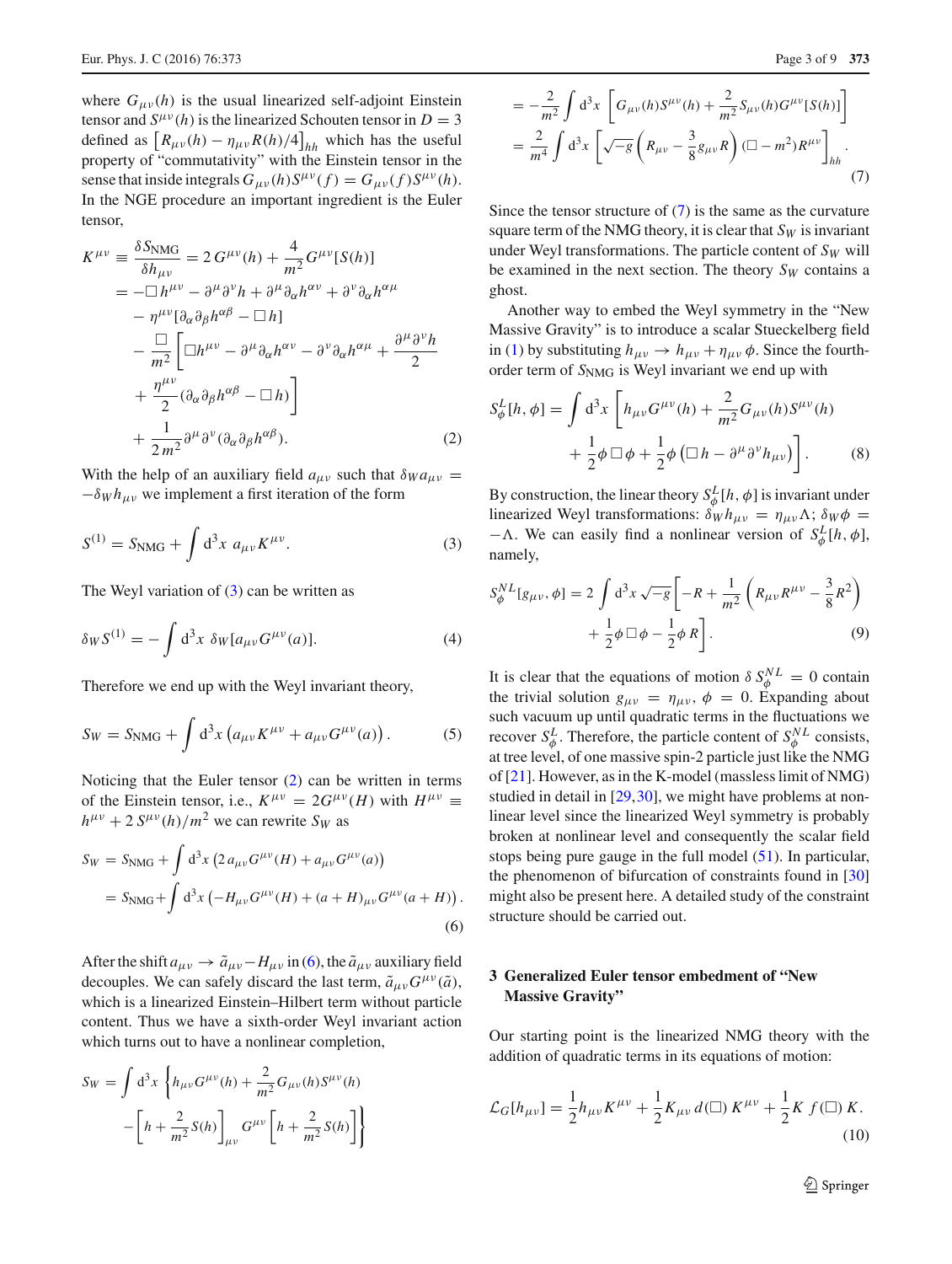The first term in [\(10\)](#page-2-5) is the linearized NMG theory. The NMG Euler tensor  $K^{\mu\nu}$  is given in [\(2\)](#page-2-2). The coefficients  $d(\Box)$  and  $f(\Box)$  are so far arbitrary functions of  $\Box = \partial_{\mu} \partial^{\mu}$ such that the Lagrangian  $\mathcal{L}_G$  remains local. Due to the conservation law  $\partial^{\mu} K_{\mu\nu} = 0$  which holds identically due to the linearized reparametrization invariance of the NMG  $(\delta h_{\mu\nu} = \partial_{\mu} \xi_{\nu} + \partial_{\nu} \xi_{\mu})$ , other terms which might show up in [\(10\)](#page-2-5) like  $(\partial_{\mu} K^{\mu\nu})^2$  $(\partial_{\mu} K^{\mu\nu})^2$  and  $\partial_{\mu} K^{\mu\nu} \partial_{\nu} K$  do not contribute.<sup>2</sup> In terms of the original field  $h_{\mu\nu}$  we can rewrite  $\mathcal{L}_G$  as

<span id="page-3-4"></span>
$$
\mathcal{L}_G = \partial^{\mu} h_{\mu\nu} c_1(\Box) \partial_{\alpha} h^{\alpha\nu} + \partial^{\mu} h c_2(\Box) \partial^{\nu} h_{\nu\mu} + h c_3(\Box)
$$
  

$$
h + h^{\mu\nu} c_4(\Box) h_{\mu\nu} + \partial^{\mu} \partial^{\nu} h_{\mu\nu} c_5(\Box) \partial^{\alpha} \partial^{\beta} h_{\alpha\beta}.
$$
 (11)

The coefficients  $c_i$  ( $\square$ ) are given by<sup>3</sup>

<span id="page-3-2"></span>
$$
c_1 = \Box d - 1 + \frac{\Box}{m^2} \left[ 1 - 2 \Box d + \frac{\Box^2}{m^2} d \right],
$$
 (12)

$$
c_2 = 1 - \frac{\Box}{2m^2} + \Box f + \frac{\Box d}{2} - \frac{\Box d}{2} \left( \frac{\Box}{m^2} - 1 \right)^2, \quad (13)
$$

$$
c_3 = \frac{\Box}{2} c_2, \tag{14}
$$

$$
c_4 = \frac{\square}{2}c_1,\tag{15}
$$

$$
c_5 = \frac{f+d}{2} + \frac{1}{4m^2} + \frac{d\Box}{4m^2} \left(\frac{\Box}{m^2} - 2\right).
$$
 (16)

The Lagrangian  $\mathcal{L}_G$  can be further rewritten in terms of a four index differential operator  $\mathcal{L}_G = h^{\mu\nu} G_{\mu\nu\alpha\beta} h^{\alpha\beta}$ whose inverse  $G^{-1}$  does not exist due to the linearized reparametrization symmetry. We choose the de Donder gauge fixing term:

<span id="page-3-5"></span>
$$
\mathcal{L}_{GF} = \lambda \left( \partial^{\mu} h_{\mu\nu} - \partial_{\nu} h/2 \right)^{2}, \qquad (17)
$$

which amounts to the shift  $c_1 \rightarrow c_1 + \lambda$ ,  $c_2 \rightarrow c_2 - \lambda$ in Eqs.  $(12)$  and  $(13)$  but not in  $(14)$  and  $(15)$ . In  $(14)$  we make  $c_3 \rightarrow c_3 - \lambda \Box/4$ . Before we display  $G^{-1}$  we take a closer look at the coefficients  $c_i(\Box)$  in [\(12\)](#page-3-2)–[\(16\)](#page-3-2). A local Lagrangian density in terms of  $h_{\mu\nu}$  requires

$$
d = \frac{a}{\Box} + \tilde{d}(\Box),\tag{18}
$$

$$
f = -\frac{a}{\Box} + \tilde{f}(\Box),\tag{19}
$$

where  $d(\square)$  and  $f(\square)$  are analytic functions of  $\square$  while a is an arbitrary real constant. In terms of the spin-s projection operators  $P_{IJ}^{(s)}$  given in the appendix A and suppressing the four indices we have

$$
G^{-1} = \frac{2 m^4 P_{SS}^{(2)}}{\square(\square - m^2) \left[ m^2 (1 - a) + a \square + \square(\square - m^2) \tilde{d} \right]}
$$

$$
- \frac{2 P_{SS}^{(1)}}{\lambda \square} + \frac{2 P_{SS}^{(0)}}{\square \left[ 1 - a + \square (\tilde{d} + 2 \tilde{f}) \right]}
$$

$$
+ \frac{2 \sqrt{2} \left( P_{SW}^{(0)} + P_{WS}^{(0)} \right)}{\square \left[ 1 - a + \square (\tilde{d} + 2 \tilde{f}) \right]}
$$

$$
- 4 \frac{\left[ 1 - a + \square (\tilde{d} + 2 \tilde{f}) - \lambda \right] P_{WW}^{(0)}}{\lambda \square \left[ 1 - a + \square (\tilde{d} + 2 \tilde{f}) \right]}.
$$
(20)

Regarding the local symmetries of  $\mathcal{L}_G$  there is one special case,

<span id="page-3-3"></span>
$$
a = 1 \quad \text{and} \quad \tilde{d}(\square) = -2 \tilde{f}(\square), \tag{21}
$$

since we have a zero in the denominator of the spin-0 sector which indicates a spin-0 symmetry. Indeed, under a Weyl transformation  $\delta_W h_{\mu\nu} = \Lambda \eta_{\mu\nu}$  we have from [\(10\)](#page-2-5) after integrations by parts

$$
\delta_W \mathcal{L}_G = h(2 c_4 + 6 c_3 - \Box c_2) \Lambda
$$
  
+  $\partial^{\mu} \partial^{\nu} h_{\mu\nu} [2 \Box c_5 - 2 c_1 - 3 c_2] \Lambda$   
=  $( \Box h - \partial^{\mu} \partial^{\nu} h_{\mu\nu} ) [1 - a + \Box (\tilde{d} + 2 \tilde{f})] \Lambda.$  (22)

In the special case  $(21)$  we need to add another (Weyl) gauge fixing term, we may choose  $\mathcal{L}_{GF}^{W} = \xi h^2$ . This implies the shift  $c_3 \rightarrow c_3+\xi$ . Consequently, in the Weyl symmetric case we have

$$
G_W^{-1} = \frac{2m^4 P_{SS}^{(2)}}{\Box^2 (\Box - m^2)[1 - 2\bar{f}(\Box - m^2)]} - \frac{2P_{SS}^{(1)}}{\lambda \Box} + \left(\frac{1}{8\xi} - \frac{1}{2\lambda \Box}\right) P_{SS}^{(0)} + \left(\frac{1}{4\xi} - \frac{1}{\lambda \Box}\right) P_{WW}^{(0)} + \frac{\sqrt{2}}{8} + \left(\frac{1}{\xi} + \frac{4}{\lambda \Box}\right) \times \left[P_{SW}^{(0)} + P_{WS}^{(0)}\right].
$$
 (23)

Next we analyze the particle content of  $\mathcal{L}_G$  from the analytic structure of  $G^{-1}$  and  $G_W^{-1}$ . In momentum space we can calculate the gauge invariant two-point amplitude  $A(k)$  by saturating  $G^{-1}$  or  $G_W^{-1}$  with external sources. For instance,

<span id="page-3-6"></span>
$$
\mathcal{A}(k) = -\frac{i}{2} T_{\mu\nu}^*(k) (G^{-1})^{\mu\nu\alpha\beta}(k) T_{\alpha\beta}(k).
$$
 (24)

Here  $G^{-1}(k) = G^{-1}(\partial_{\mu} \to i k_{\mu})$ . Due to the linearized reparametrization symmetry, the source must be transverse  $k^{\mu}T_{\mu\nu} = 0$ , consequently,

<span id="page-3-0"></span> $\sqrt{2}$  We have restricted ourselves here to parity invariant theories, thus avoiding terms like  $\epsilon^{\mu\nu\alpha} K_{\mu\gamma} \partial_{\nu} K_{\alpha}^{\gamma}$ .

<span id="page-3-1"></span><sup>&</sup>lt;sup>3</sup> Henceforth, unless otherwise stated, we replace  $d(\square)$ ,  $f(\square)$ ) by *d*, *f* respectively, though they are still arbitrary functions of  $\square$ .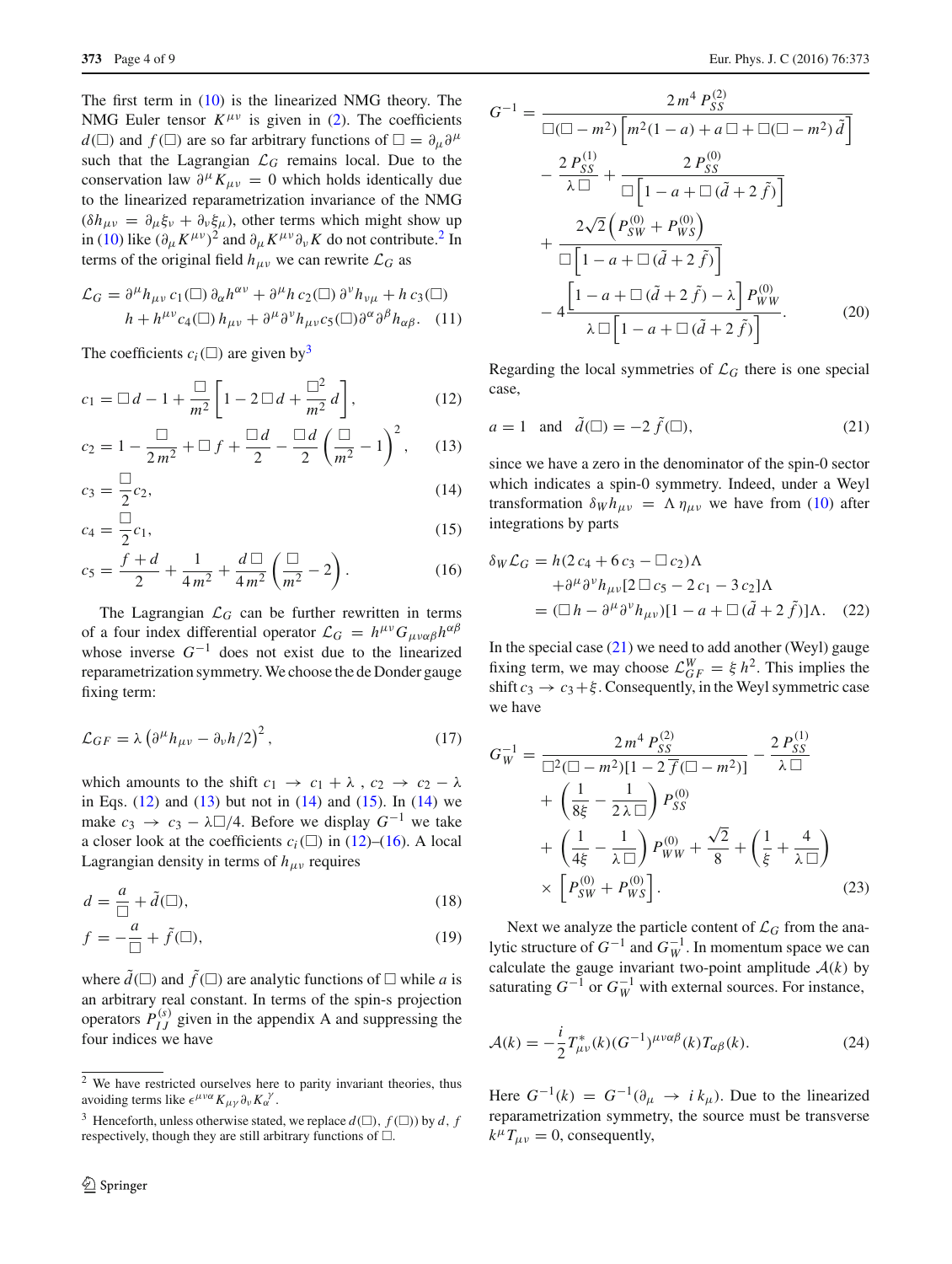<span id="page-4-8"></span>
$$
\mathcal{A}(k) = i \left[ \frac{S^{(0)}}{k^2 [1 - a - k^2 (\overline{d} + 2 \overline{f})]} - \frac{m^4 S^{(2)}}{k^2 (k^2 + m^2) [m^2 (1 - a) - a k^2 + k^2 \overline{d} (k^2 + m^2)]} \right],
$$
  

$$
\equiv i \left[ \frac{S^{(0)}}{k^2 P(k^2)} - \frac{m^4 S^{(2)}}{k^2 (k^2 + m^2) Q(k^2)} \right],
$$
(25)

where  $\overline{d} = \tilde{d}(-k^2)$  and  $\overline{f} = \tilde{f}(-k^2)$  are analytic functions of  $k^2 = k_\mu k^\mu$  and

<span id="page-4-0"></span>
$$
S^{(0)} = T_{\mu\nu}^* (P_{SS}^{(0)})^{\mu\nu\alpha\beta} T_{\alpha\beta} = \frac{|T|^2}{2},\tag{26}
$$

$$
S^{(2)} = T_{\mu\nu}^* (P_{SS}^{(2)})^{\mu\nu\alpha\beta} T_{\alpha\beta} = T_{\mu\nu}^* T^{\mu\nu} - \frac{|T|^2}{2}.
$$
 (27)

The quantity  $T = \eta_{\mu\nu} T^{\mu\nu} = -T_{00} + T_{ii}$  is the trace of the external source in momentum space. If the two conditions for Weyl invariance  $(21)$  hold we must have  $T = 0$ .

A key role is played by the imaginary part of the residue of  $A(k)$  at each pole. For instance, at  $k^2 = -m^2$  we have

$$
I_m \equiv \mathfrak{I} \lim_{k^2 \to -m^2} (k^2 + m^2) \mathcal{A}(k). \tag{28}
$$

If and only if  $I_m > 0$  we have a physical particle. If  $I_m = 0$ we have a non-propagating mode while  $I_m < 0$  or no definite sign for  $I_m$  signalizes the presence of ghost. In order to verify the sign of  $I_m$  we fix a convenient coordinate frame splitting the cases of massless and massive poles. In the massless case we fix a frame such that  $k^{\mu} = (k_0, \epsilon, k_0)$ , thus  $k^{\mu}k_{\mu} = \epsilon^2$ . We will take  $\epsilon \rightarrow 0$  at the end. This caution is necessary for the analysis of double poles. From the three conditions  $k^{\mu}T_{\mu\nu} = 0$  we have in this frame

<span id="page-4-6"></span>
$$
T_{01} = -T_{12} - \frac{\epsilon}{k_0} T_{11},\tag{29}
$$

$$
T_{02} = -T_{22} - \frac{\epsilon}{k_0} T_{12},\tag{30}
$$

$$
T_{00} = T_{22} + 2\frac{\epsilon}{k_0}T_{12} + \frac{\epsilon^2}{k_0^2}T_{11}.
$$
 (31)

Consequently,

<span id="page-4-4"></span>
$$
T_{\mu\nu}^* T^{\mu\nu} = |T_{11}|^2 - 2\frac{\epsilon}{k_0} (T_{12}T_{11}^* + T_{12}^* T_{11})
$$
  
+ 
$$
\frac{\epsilon^2}{k_0^2} \left[ 2|T_{12}|^2 + (T_{11}T_{22}^* + T_{11}^* T_{22}) - 2|T_{11}|^2 \right],
$$
  
(32)

<span id="page-4-5"></span>
$$
|T|^2 = |T_{11}|^2 - 2\frac{\epsilon}{k_0}(T_{12}T_{11}^* + T_{12}^*T_{11})
$$
  
+ 
$$
2\frac{\epsilon^2}{k_0^2}(2|T_{12}|^2 - |T_{11}|^2).
$$
 (33)

In the case of massive poles we choose the frame  $k^{\mu}$  =  $(m, \epsilon, 0)$  such that  $k^2 + m^2 = \epsilon^2$ . From  $k^\mu T_{\mu\nu} = 0$  we have

<span id="page-4-3"></span>
$$
T_{01} = -\frac{\epsilon}{m} T_{11}; \quad T_{02} = -\frac{\epsilon}{m} T_{12}; \quad T_{00} = \frac{\epsilon^2}{m^2} T_{11}.
$$
 (34)

Thus,

<span id="page-4-1"></span>
$$
T_{\mu\nu}^* T^{\mu\nu} = |T_{22}|^2 + |T_{11}|^2 \left(1 - \frac{\epsilon^2}{m^2}\right)^2 + 2|T_{12}|^2 \left(1 - \frac{\epsilon^2}{m^2}\right),\tag{35}
$$

<span id="page-4-2"></span>
$$
|T|^2 = |T_{22}|^2 + |T_{11}|^2 \left(1 - \frac{\epsilon^2}{m^2}\right)^2 + \left(1 - \frac{\epsilon^2}{m^2}\right) (T_{11}T_{22}^* + T_{11}^*T_{22}).
$$
 (36)

Since  $\overline{d}(k^2)$  and  $\overline{f}(k^2)$  are arbitrary analytic functions, there might be double poles in the denominator of  $A(k)$ . We first examine those poles. From  $(26)$ ,  $(27)$ ,  $(35)$ , and  $(36)$  we see that is impossible to take linear combinations of  $S^{(0)}$  and  $S^{(2)}$  in order to end up only with terms of order  $\epsilon^2$ . Therefore a massive double pole  $1/(k^2 + m^2)^2 = 1/\epsilon^4$  cannot be reduced to a simple pole by any fine tuning of the functions  $\overline{d}$ and  $\overline{f}$ . So henceforth we assume that all massive poles must be simple poles. The conclusion remains the same for the Weyl symmetric case. In the latter case  $T_{00} = T_{11} + T_{22}$  and [\(34\)](#page-4-3) imply  $T_{22} = -T_{11} + (\epsilon^2/m^2)T_{11}$ , which does not help canceling the term  $|T_{12}|^2$  in [\(35\)](#page-4-1).

The massless case is a bit different. From  $(26)$ ,  $(27)$ ,  $(32)$ , and [\(33\)](#page-4-5) we see that we do have one special combination of order  $\epsilon^2$  which may turn double poles into simple ones, namely,

<span id="page-4-7"></span>
$$
S^{(2)} - S^{(0)} = T_{\mu\nu}^* T^{\mu\nu} - |T|^2 = \frac{\epsilon^2}{k_0^2}
$$

$$
\times \left[ (T_{11} T_{22}^* + T_{11}^* T_{22}) - 2 |T_{12}|^2 \right]. \tag{37}
$$

However, the term  $(T_{11}T_{22}^* + T_{11}^*T_{22})$  has no definite sign. So we end up with a ghost. In the special case of Weyl symmetry, using [\(31\)](#page-4-6) in  $T_{00} = T_{11} + T_{22}$  we have  $T_{11} = 2(\epsilon/k_0)T_{12} +$  $\mathcal{O}(\epsilon^2)$ . Thus, the dangerous term of [\(37\)](#page-4-7) becomes of order  $\epsilon^3$  and will not contribute to the residue. So we may hope to turn a double massless pole  $1/k<sup>4</sup>$  into a physical pole only in the Weyl invariant case after a specific fine tuning of *d* and  $\overline{f}$ . In particular, this is the mechanism behind the fourthorder K-term which describes a physical massless particle as explained in [\[29](#page-8-24)] via decomposition of  $h_{\mu\nu}$  in orthogonal modes and in [\[31\]](#page-8-26) via the analytic structure of the propagator.

In summary, multiple poles lead us to ghosts in general except for the double massless pole in the Weyl symmetric case which will be examined later on.

Henceforth we split our analysis in four cases:

 $a \neq 1$  *(Case I)*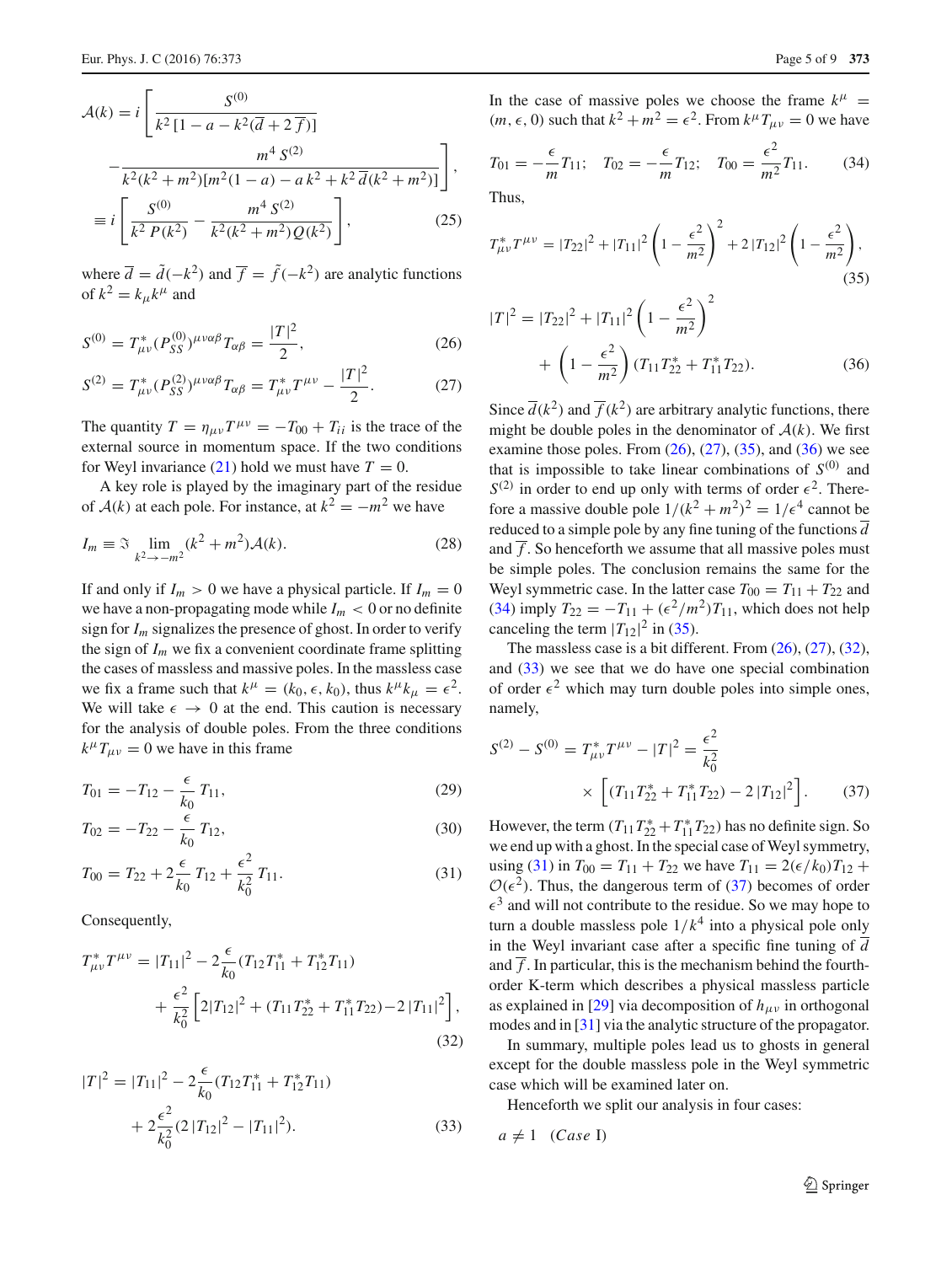$a = 1$  and  $\overline{d} + 2\overline{f} \neq 0$  (*Case* II)  $a = 1$  and  $\overline{d} + 2\overline{f} = 0$  (*Case* III)  $a = 0 = \overline{d}$  and  $\overline{f} = 1/(2k^2)$  (*Case* IV)

In the cases III and IV we have Weyl symmetry. The case IV corresponds to the  $S_{\phi}$  model of [\(8\)](#page-2-6) after elimination of  $\phi$ .

3.1 Case I:  $a \neq 1$ 

As a warm up we start reproducing the results of [\[26\]](#page-8-22) for the NMG theory. We take  $a = 0 = \overline{d} = \overline{f}$ . We have one massless and one massive pole,

<span id="page-5-0"></span>
$$
\mathcal{A}(k) = i \left[ \frac{S^{(0)}}{k^2} - \frac{m^2 S^{(2)}}{k^2 (k^2 + m^2)} \right].
$$
 (38)

Taking  $\epsilon \to 0$  in [\(32\)](#page-4-4) and [\(33\)](#page-4-5) we have a vanishing residue at the massless pole and consequently a non-propagating mode:

$$
I_0 = \mathfrak{I} \lim_{k^2 \to 0} k^2 \mathcal{A}(k) = S^{(0)} - S^{(2)}
$$
  
= 
$$
\frac{|T|^2}{2} - \left( T^*_{\mu\nu} T^{\mu\nu} - \frac{|T|^2}{2} \right) = 0.
$$
 (39)

The residue at the massless pole vanishes for the very same reason as it does in the Maxwell–Chern–Simons theory of [\[24](#page-8-18)], namely, the lowest-order term (in derivatives) of the theory (linearized Einstein–Hilbert) has no particle content. Taking  $\epsilon \to 0$  in [\(35\)](#page-4-1) and [\(36\)](#page-4-2) we have a positive residue at the massive pole, a physical massive spin-2 particle,

$$
I_m = \mathfrak{I} \lim_{k^2 \to -m^2} (k^2 + m^2) \mathcal{A}(k) = S^{(2)}
$$
  
=  $2 |T_{12}|^2 + \frac{|T_{11} - T_{22}|^2}{2} > 0.$  (40)

Now we go back to the general case  $a \neq 1$ . Except for the NMG case  $a = 0 = \overline{d} = \overline{f}$ , which will not be treated here anymore, we have in general extra massive poles stemming from the polynomial  $O(k^2)$ . Requiring that no tachyons show up we can write

<span id="page-5-1"></span>
$$
\mathcal{A}(k) = \frac{-i \, m^2 \, S_A(k^2) \, \prod_{i=1}^{N_Q} m_i^2}{(a-1)k^2(k^2+m^2)(k^2+m_1^2)\cdots(k^2+m_{N_Q}^2)},\tag{41}
$$

where  $N_Q \geq 1$  is the number of extra massive poles coming from  $Q(k^2)$ . Since we are specially interested in the massive poles, we can write from [\(26\)](#page-4-0), [\(27\)](#page-4-0) and [\(35\)](#page-4-1), [\(36\)](#page-4-2) at  $\epsilon \to 0$ ,

<span id="page-5-2"></span>
$$
S_A(k^2) \equiv S^{(2)} + A(k^2) S^{(0)} = 2|T_{12}|^2 + |T_{11}|^2 + |T_{22}|^2
$$
  
+ 
$$
\frac{(A-1)}{2}|T_{11} + T_{22}|^2.
$$
 (42)

The quantity  $A(k^2)$  is an analytic real function of  $k^2$  whose specific form is not important, it is defined by comparing  $(41)$  <span id="page-5-3"></span>with [\(25\)](#page-4-8). Defining the polynomial of degree  $N_Q + 1$ :

$$
\mathcal{P}(k^2) = (k^2 + m_0^2)(k^2 + m_1^2) \cdots (k^2 + m_{N_Q}^2),
$$
 (43)

where  $m_0^2 \equiv m^2$  is the mass squared already present in the NMG theory, it is clear that the sign of the residue  $I_{m_i}$  at some pole  $k^2 = -m_j^2$  depends essentially upon the sign of the ratio *S<sub>A</sub>*/ $\mathcal{P}'$  calculated at  $k^2 = -m_j^2$ , where  $\mathcal{P}' = d\mathcal{P}/dk^2$ . Since the derivative of a polynomial has alternating signs at its consecutive simple zeros, the only hope of having positive residues at the different massive poles is to require that *SA* also has alternating signs at such points. However, it is easy to prove that  $S_A(-m_j^2)$  either has no definite sign or is definite positive. The point is that if  $A(-m_j^2) \geq 0$  we can guarantee that the last three terms of [\(42\)](#page-5-2) add up to a nonnegative number, so in those cases  $S_A(-m_j^2) \geq 0$ . On the other hand, since the three complex numbers  $T_{12}$ ,  $T_{11}$ ,  $T_{22}$  are totally unconstrained, even if we take  $A(-m_j^2) < 0$ , depending on the relative strength of those three complex numbers, the sign of [\(42\)](#page-5-2) may change. Thus, we cannot guarantee that  $S_A(-m_j^2)$  < 0. In conclusion, whenever we have more than one massive pole we have ghosts and only the NMG case is safe at  $a \neq 1$ .

3.2 Case II: 
$$
a = 1
$$
 and  $\overline{d} + 2\overline{f} \neq 0$ 

In this case we have in principle a double massless pole and massive poles:

$$
\mathcal{A}(k) = -i \left\{ \frac{m^4 S^{(2)}}{k^4 (k^2 + m^2) [(k^2 + m^2) \overline{d} - 1]} + \frac{S^{(0)}}{k^4 (\overline{d} + 2 \overline{f})} \right\}.
$$
\n(44)

We can choose  $\overline{d}(0) + \overline{f}(0) = \frac{1}{2m^2}$  and turn the double massless pole into a simple one. However, since we have no Weyl symmetry, as explained in the paragraph of Eq.  $(37)$ , we are doomed to have a massless ghost. Therefore we go to the next case.

3.3 Case III:  $a = 1$  and  $\overline{d} + 2\overline{f} = 0$ 

If we set  $a = 1$  and  $\tilde{d} = -2 \tilde{f}$ , or  $\overline{d} = -2 \overline{f}$ , in Eqs. [\(12\)](#page-3-2)–  $(16)$  and plug those results in  $(11)$  we have

$$
\mathcal{L}_W = \frac{1}{m^4} \partial_\mu h^{\mu\nu} \Box H(\Box) \partial^\alpha h_{\alpha\nu} - \frac{1}{2 m^4} \partial^\mu h \Box H(\Box) \partial^\alpha h_{\alpha\mu} \n- \frac{1}{4 m^4} h \Box^2 H(\Box) h \n+ \frac{1}{2 m^4} h_{\mu\nu} \Box^2 H(\Box) h^{\mu\nu} + \frac{1}{4 m^4} \partial^\mu \partial^\nu h_{\mu\nu} H(\Box) \partial^\alpha \partial^\beta h_{\alpha\beta},
$$
\n(45)

where  $H(\Box) = (\Box - m^2)[1 - 2 (\Box - m^2) \tilde{f}(\Box)].$  The above Lagrangian can be nonlinearly completed in terms of the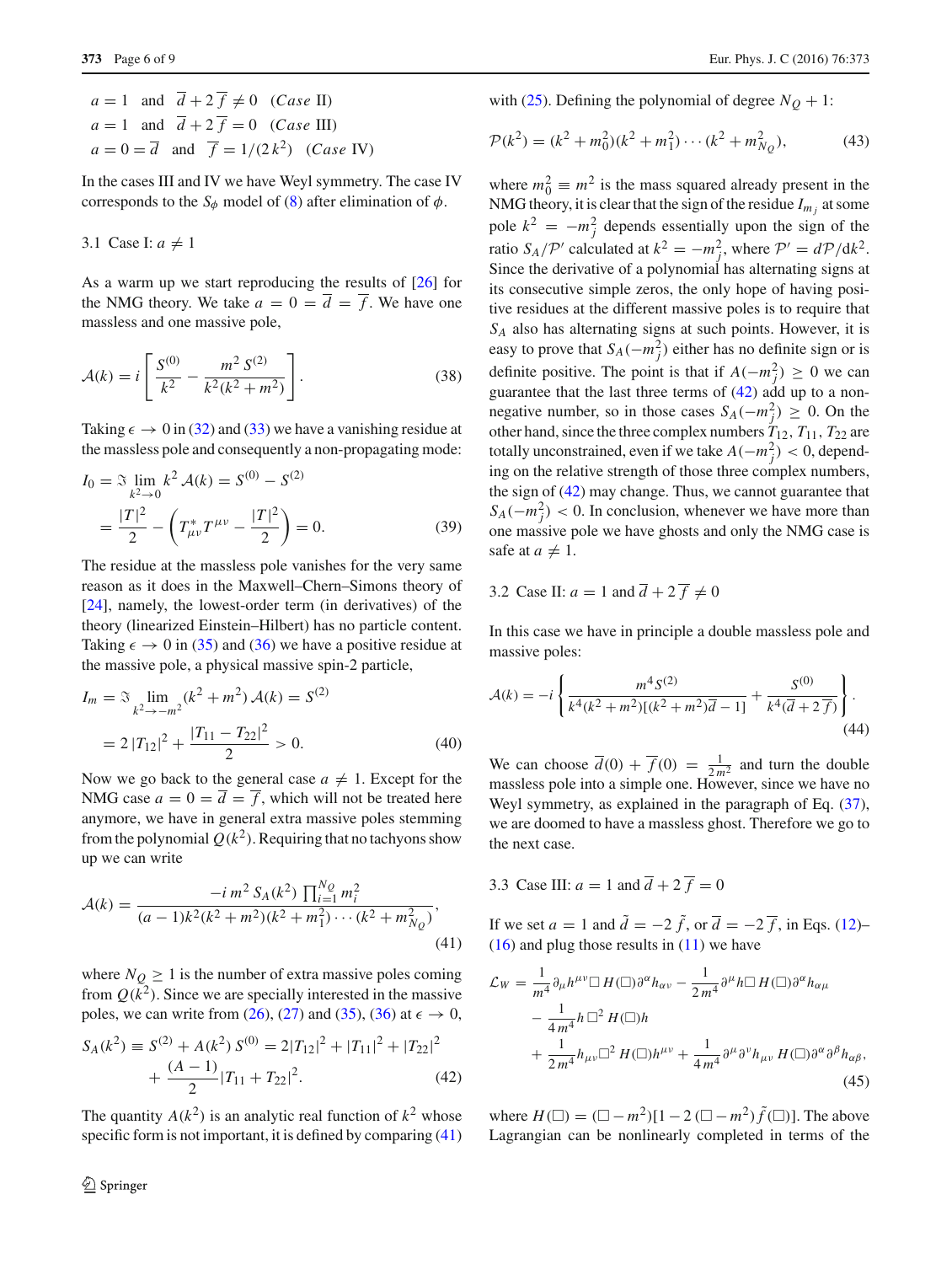square of curvatures in the form of a K-term of the NMG theory, i.e.,

$$
\mathcal{L}_{W}^{NL} = \frac{2\sqrt{-g}}{m^{4}} \left( R^{\mu\nu} - \frac{3}{8} g^{\mu\nu} R \right) (\Box - m^{2})
$$
  
× [1 - 2 (\Box - m^{2}) \tilde{f}(\Box)] R\_{\mu\nu}. (46)

In the case  $\tilde{f} = 0$  we recover the Weyl embedding of the previous section; see [\(7\)](#page-2-4).

Back to the two-point amplitude  $A(k)$ : we have again a double massless pole and massive poles in general. Assuming that the analytic function  $\overline{f}(k^2) = \tilde{f}(\square \to -k^2)$  is such that we have no tachyons, we can write

$$
\mathcal{A}(k) = i \frac{m^4 S^{(2)}}{k^4 (k^2 + m^2) [1 + 2 \overline{f}(k^2 + m^2)]}
$$

$$
= i \frac{m^2 S^{(2)} \prod_{i=0}^{N_Q} m_i^2}{k^4 \mathcal{P}(k^2)},
$$
(47)

where  $P(k^2)$  is defined in [\(43\)](#page-5-3). From [\(27\)](#page-4-0), [\(35\)](#page-4-1), and the fact that  $T = 0$ , due to the Weyl symmetry, we have at each massive pole

$$
I_{m_j} = \mathfrak{I} \lim_{k^2 \to -m_j^2} (k^2 + m_j^2) \mathcal{A}(k) = \frac{2(|T_{12}|^2 + |T_{11}|^2)}{\mathcal{P}'(-m_j^2)}.
$$
 (48)

Due to the alternating signs of  $P'$  at its consecutive single zeros, it is impossible to have  $I_{m_i} > 0$  for all  $j = 0, \ldots, N_Q$ . We are forced to assume  $N_Q = 0$ , i.e.,  $\overline{f} = 0$ . In this subcase  $P(k^2) = k^2 + m^2$ , so  $P' = 1$  and the massive pole is a physical one  $I_m = I_{m_0} = 2(|T_{12}|^2 + |T_{11}|^2) > 0$ . Regarding the massless double pole, we have already seen that due to the Weyl symmetry we have  $T_{11} = 2(\epsilon/k_0)T_{12} + \mathcal{O}(\epsilon^2)$ , substituting back in  $(32)$  we obtain [\[31](#page-8-26)]

$$
T^{\mu\nu}T_{\mu\nu}^* = -2\frac{\epsilon^2}{k_0^2}|T_{12}|^2 + \mathcal{O}(\epsilon^3). \tag{49}
$$

Consequently, although the apparent double pole has become a simple pole, we still have a ghost due to the negative sign of the residue:

$$
I_0 = \mathfrak{I} \lim_{k^2 \to 0} k^2 \mathcal{A}(k) = \lim_{\epsilon \to 0} \frac{m^2}{\epsilon^2} T^{\mu \nu} T_{\mu \nu}^* = -\frac{2m^2}{k_0^2} |T_{12}|^2 < 0. \tag{50}
$$

Therefore, the Weyl invariant theory [\(7\)](#page-2-4) of the previous section will unavoidably contain a ghost.

3.4 Case IV: 
$$
a = 0 = \overline{d}
$$
 and  $\overline{f} = 1/(2k^2)$ 

In this last case we have a nonlocal theory corresponding to the Weyl invariant action  $S_{\phi}$  given in [\(8\)](#page-2-6) after the elimination of  $\phi$ :

<span id="page-6-1"></span>
$$
S_{\phi}^{L}[g_{\mu\nu}, \phi] = 2 \int d^{3}x \sqrt{-g} \left[ -R + \frac{1}{m^{2}} \left( R_{\mu\nu} R^{\mu\nu} - \frac{3}{8} R^{2} \right) - \frac{1}{8} R \frac{1}{\Box} R \right]_{hh}.
$$
 (51)

After adding a gauge fixing term like [\(17\)](#page-3-5) plus another one for the Weyl symmetry  $\mathcal{L}_{GF}^{W} = \zeta h^2$  the action acquires the form  $(11)$  with the coefficients

$$
c_1 = \frac{\square}{m^2} - 1 + \lambda; \quad c_2 = \frac{1}{2} - \frac{\square}{2m^2} - \lambda; \nc_3 = -\frac{\square^2}{4m^2} + \frac{\square^2}{4}(1 - c),
$$
\n(52)

$$
c_4 = \frac{\Box}{2m^2} (\Box - m^2); \quad c_5 = \frac{1}{4m^2 \Box} (\Box - m^2). \tag{53}
$$

The propagator, suppressing indices, is given by

$$
G^{-1} = \frac{2m^2 P_{SS}^{(2)}}{\square(\square - m^2)} - \frac{2 P_{SS}^{(1)}}{\lambda \square} + \frac{(P_{WW}^{(0)} + P_{SS}^{(0)})}{8} \left(\frac{1}{\zeta} - \frac{4}{\lambda \square}\right) + \frac{(4\zeta + \lambda \square)}{4\zeta\lambda \square} \left(P_{SW}^{(0)} + P_{WS}^{(0)}\right). \tag{54}
$$

After saturating the propagator with transverse and traceless sources as in  $(24)$  we are left with two simple poles, one massive and one massless which come both from the pure spin-2 sector:

$$
\mathcal{A}(k) = -i \frac{m^2 S^{(2)}}{k^2 (k^2 + m^2)}.
$$
\n(55)

As expected, the dependence on the gauge parameters  $\lambda$  and ζ disappear which guarantees gauge invariance of the twopoint amplitude. When we look closer at the massless pole using  $k_{\mu} = (k_0, \epsilon, k_0)$ , it is easy to see that its residue vanishes with power  $\epsilon^2$ . From [\(32\)](#page-4-4), [\(33\)](#page-4-5), and  $T = \eta_{\mu\nu} T^{\mu\nu} = 0$ we have

$$
I_0 = \mathfrak{I} \lim_{k^2 \to 0} k^2 \mathcal{A}(k) = -\lim_{\epsilon \to 0} T_{\mu\nu}^* T^{\mu\nu}
$$
  
=  $-\lim_{\epsilon \to 0} \frac{\epsilon^2}{k_0^2} \left[ -2|T_{12}|^2 + (T_{11}T_{22}^* + T_{11}^* T_{22}) \right] = 0.$  (56)

The massive pole is a physical one (positive residue). From  $(35)$  we have

$$
I_m = \mathfrak{I} \lim_{k^2 \to -m^2} (k^2 + m^2) \mathcal{A}(k) = S^{(2)} = |T_{22}|^2 + 2|T_{12}|^2 > 0.
$$
\n(57)

Therefore, the linearized version of the model  $(51)$  is unitary and contains only massive gravitons in the spectrum.

#### <span id="page-6-0"></span>**4 Conclusion**

Recent work on massive gravity  $[8-10]$  $[8-10]$  has shown how to overcome longstanding problems like the appearance of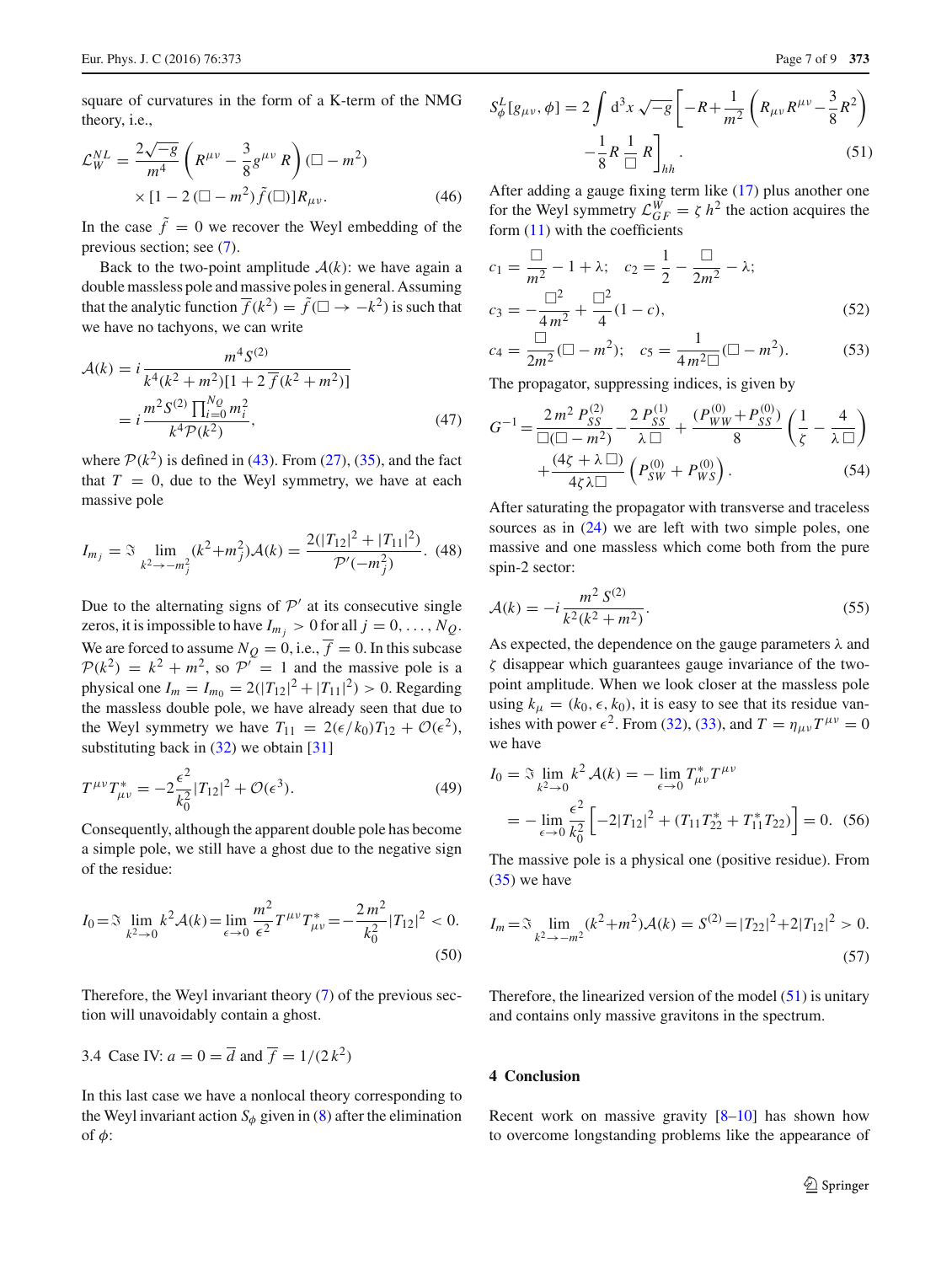ghosts at the nonlinear level [\[4](#page-8-5)] and the vDVZ [\[2](#page-8-1),[3\]](#page-8-6) mass discontinuity. Those models can be described in terms of one [\[8](#page-8-7),[9\]](#page-8-8) or two [\[10\]](#page-8-9) dynamic metrics. In the linearized limit those theories reduce, respectively, to the old paradigmatic Fierz–Pauli (FP) theory [\[1](#page-8-0)] and to the addition of the linearized Einstein–Hilbert plus the FP theory. In fact, those new massive gravity models are built up on top of the second-order FP theory which describes free massive spin-2 particles. It is expected that if we change the starting point (underlying free theory) we might end up with alternative massive gravities. Those alternative massive gravities might help us to understand which physical features of the new theories are really model independent and eventually we might still hope of finding a renormalizable massive gravity model.

In [\[20\]](#page-8-14) we have shown that there are several higherderivative modifications of the Fierz–Pauli theory which describe free massive spin-2 particles and are still ghostfree at linear level. So they could be used as new starting points for alternative massive gravities. Indeed, they can be identified with quadratic truncations of  $f(R, \Box R)$  modifications of the Einstein–Hilbert theory plus the Fierz–Pauli (FP) mass term; see [\[20\]](#page-8-14). Some of those models have been further changed, see e.g. [\[19\]](#page-8-13), by the addition of a convenient non-derivative nonlinear potential of the type found in [\[8,](#page-8-7)[9\]](#page-8-8) in order to account for the absence of ghosts at nonlinear level. They define massive gravity theories with interesting cosmological properties.

All modifications of the FP model found in [\[20\]](#page-8-14) occur in the spin-0 sector of the theory. Modifications in the spin-2 sector lead in general to a ghost, with the exception of the so-called "New Massive Gravity" of [\[21\]](#page-8-15) which only exists in  $D = 2 + 1$ . In section III we have used the embedding procedure used in [\[20\]](#page-8-14) in order to search for arbitrary higherorder modifications of the NMG model similarly to what has been done in [\[20\]](#page-8-14) for the case of the FP theory. Although the embedding procedure does not guarantee full equivalence of the initial and final models, it ensures that the particle content of the initial theory is contained in the new theory. At the end one always has to check both particle contents and fix the embedding coefficients, see  $(10)$ , in order to achieve full equivalence.

Contrary to the FP case, we conclude here that there is no local embedding of the NMG theory which remains ghost-free. We have carried out a thorough calculation of the residues at all possible massive and massless poles in the propagator. There is always a pole with negative residue (ghost). A key technical point is the fact that the Euler tensor  $K_{\mu\nu}$ , which defines the NMG equations of motion  $K_{\mu\nu} = 0$ , satisfies  $\partial^{\mu} K_{\mu\nu} = 0$  identically due to the linearized reparametrization invariance  $\delta h_{\mu\nu} = \partial_{\mu} \xi_{\nu} + \partial_{\nu} \xi_{\mu}$ . Consequently, the quadratic terms  $(\partial^{\mu} K_{\mu\nu})^2$ ,  $(\partial^{\mu} \partial^{\nu} K_{\mu\nu})^2$ , and  $\partial^{\mu} K_{\mu\nu} \partial^{\nu} K$  identically vanish too and strongly restrict the embedding Ansatz  $(10)$ , contrary to the embedding of the FP theory where we have five independent quadratic terms in the equations of motion which can be added to the FP theory. The more local symmetries we have, the more difficult is to embed it into a higher-order model.

In Sect. [2](#page-1-1) we have used the Weyl symmetry as a guiding principle for the embedding of the NMG. First we have looked at the Noether gauge embedment of the Weyl symmetry, which leads to the sixth-order model [\(7\)](#page-2-4). In this case we have one massive and one massless pole. Unfortunately, their residues have opposite signs. If we reverse the overall sign of [\(7\)](#page-2-4), we have a physical massless graviton and a massive ghost. In this case we might use the Weyl invariant model [\(7\)](#page-2-4) with reversed sign as a phenomenological toy model along the lines of [\[32](#page-8-27)]. Namely, we can have a consistent unitary theory if the ghost mass stays above the energy cut-off of the theory. Although the model [\(7\)](#page-2-4) is of sixth order in derivatives, the would-be double massless pole is reduced to a simple pole and the analytic structure of the propagator is similar to some curvature square modifications of general relativity in  $D = 4$ .

At the end of Sect. [2](#page-1-1) we have obtained a promising candidate for a consistent massive gravity different from the NMG model. From the introduction of a scalar Stueckelberg field in the linearized version of the NMG theory we have derived the linearized Weyl invariant model given in [\(8\)](#page-2-6). As in the case of [\(7\)](#page-2-4) we have one massless and one massive pole but differently from [\(7\)](#page-2-4) both poles are simple poles. The Weyl symmetry now kills the residue at the massless pole such that the "would-be" massless ghost does not propagate at all as shown at the end of Sect. [3](#page-2-0) (Case IV). The residue at the massive pole is positive and we are left with physical massive gravitons, at least in the linearized approximation. The model can be nonlinearly completed leading to the scalar– tensor theory [\(51\)](#page-6-1) which might be an alternative to the usual NMG model. However, as in the case of the pure K-term (massless limit of NMG) analyzed in [\[30](#page-8-25)], the Weyl symmetry is probably broken beyond the linearized level which might lead to a ghost in the full theory. This is probably true also for the higher-derivative topologically massive gravity of [\[22,](#page-8-16)[23\]](#page-8-17). Those examples require detailed investigations of the constraints structure which are beyond the scope of the present work.

Finally, we mention Ref. [\[33](#page-8-28)] where stability and unitarity of fourth-order (quadratic in curvatures) three dimensional gravities, including the parity breaking gravitational Chern–Simons term of [\[24](#page-8-18)], have been investigated around maximally symmetric spaces. Whenever our results overlap (fourth-order theories around Minkowski space without parity breaking terms) we have agreement.

**Acknowledgments** The works of D.D. and E.L.M. are partially supported by CNPq under grants 307278/2013-1 and 449806/2014-6, respectively.